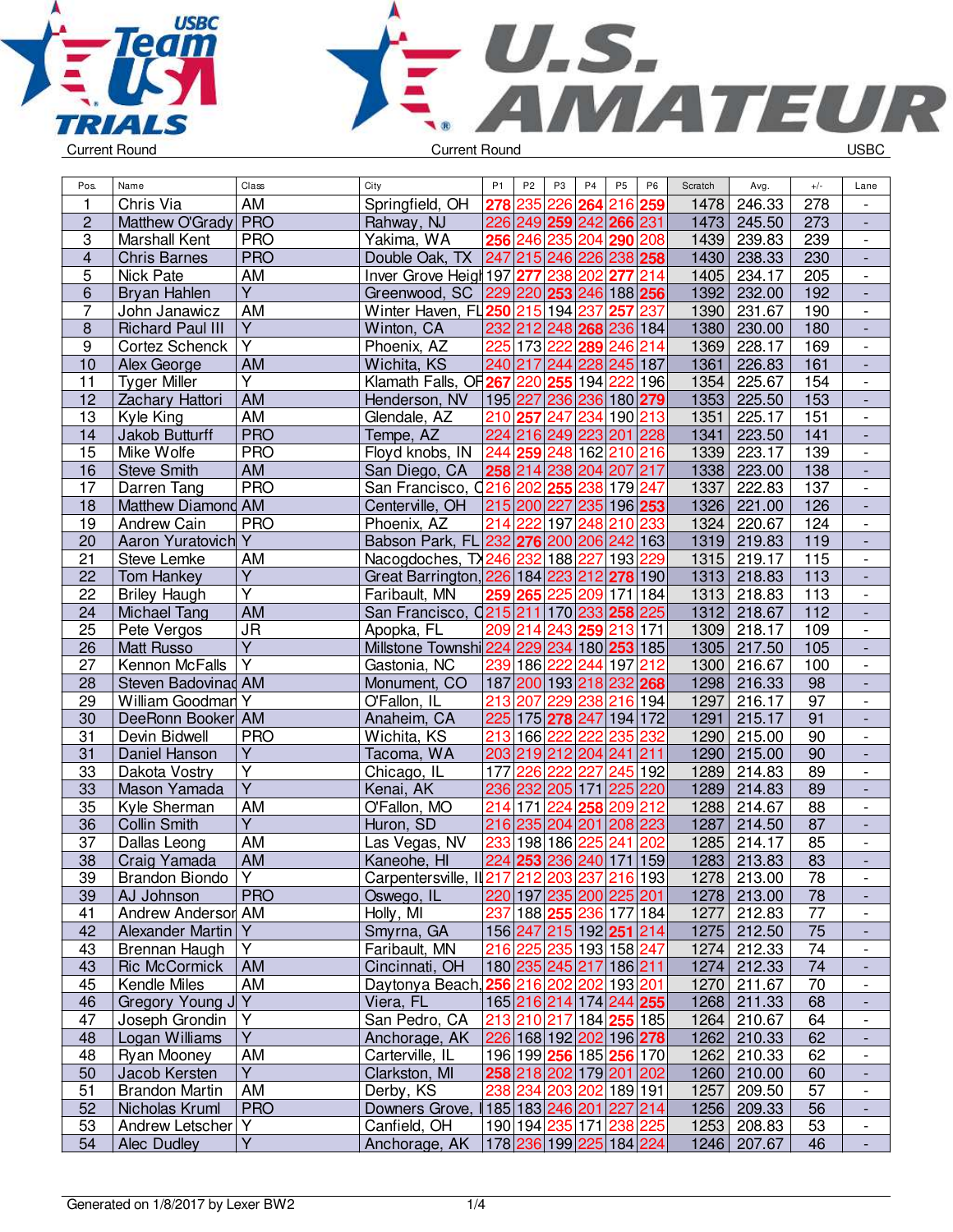



| Pos.            | Name                                        | Class                   | City                                                | P <sub>1</sub>                                        | P <sub>2</sub> | P <sub>3</sub>          | P <sub>4</sub> | P <sub>5</sub> | P <sub>6</sub>          | Scratch      | Avg.             | $+/-$                            | Lane                     |
|-----------------|---------------------------------------------|-------------------------|-----------------------------------------------------|-------------------------------------------------------|----------------|-------------------------|----------------|----------------|-------------------------|--------------|------------------|----------------------------------|--------------------------|
| 55              | Chaz Dennis                                 | $\overline{\mathsf{Y}}$ | Galloway, OH                                        |                                                       |                | 219 209 220 199 184 214 |                |                |                         | 1245         | 207.50           | 45                               |                          |
| 55              | <b>Gunther Grinde</b>                       | $\overline{Y}$          | Prior Lake, MN                                      |                                                       |                | 225 177 214 205 198 226 |                |                |                         | 1245         | 207.50           | 45                               | $\overline{\phantom{a}}$ |
| 55              | Thomas McNeal                               | <b>JR</b>               | Seattle, WA                                         |                                                       |                | 217 248 182 192 248 158 |                |                |                         | 1245         | 207.50           | 45                               | $\overline{\phantom{a}}$ |
| 58              | AJ Chapman                                  | AM                      | Wichita, KS                                         |                                                       |                | 157 197 189 279 213 206 |                |                |                         | 1241         | 206.83           | 41                               | $\overline{\phantom{a}}$ |
| 59              | <b>Matthew Farber</b>                       | AM                      | O'Fallon, IL                                        | 207                                                   |                | 206 226 211             |                |                | 204 185                 | 1239         | 206.50           | 39                               | $\overline{\phantom{a}}$ |
| 59              | <b>Matthew Santos</b>                       | <b>AM</b>               | Broomfield, CO                                      |                                                       |                | 247 215 222 204 185 166 |                |                |                         | 1239         | 206.50           | 39                               | $\overline{\phantom{a}}$ |
| 61              | Perry Crowell IV                            | <b>PRO</b>              | Hoquiam, WA                                         |                                                       |                | 197 213 226 164 213 223 |                |                |                         | 1236         | 206.00           | 36                               | $\overline{\phantom{a}}$ |
| 62              | Kevin Fischer                               | $\overline{Y}$          | Winter Park, FL 182 204 197 229 211 212             |                                                       |                |                         |                |                |                         | 1235         | 205.83           | 35                               |                          |
| 62              | Nick Archacki                               | $\overline{\mathsf{Y}}$ | Saegertown, PA 258 220 149 208 211 189              |                                                       |                |                         |                |                |                         | 1235         | 205.83           | $\overline{35}$                  | $\overline{\phantom{a}}$ |
| 62              | <b>Steven Kushner</b>                       | $\overline{Y}$          | Skokie, IL                                          |                                                       |                | 204 210 234 170 191 226 |                |                |                         | 1235         | 205.83           | 35                               | $\overline{\phantom{a}}$ |
| 65              | <b>Brandon Novak</b>                        | <b>PRO</b>              | chillicothe, OH                                     |                                                       |                | 169 225 210 221         |                |                | 225 184                 | 1234         | 205.67           | 34                               | $\overline{\phantom{a}}$ |
| 66              | <b>Thomas Peters</b>                        | AM                      | Belleville, IL                                      |                                                       |                | 199 255 179 213 173 213 |                |                |                         | 1232         | 205.33           | 32                               | $\overline{\phantom{a}}$ |
| 67              | Calvin Au                                   | $\overline{Y}$          | Daly City, CA                                       |                                                       |                | 193 200 190 212 215 221 |                |                |                         | 1231         | 205.17           | 31                               | $\overline{\phantom{a}}$ |
| 67              | <b>Brian Gaines</b>                         | AM                      | Philadelphia, PA 202 205 275 228 145 176            |                                                       |                |                         |                |                |                         | 1231         | 205.17           | 31                               | $\overline{\phantom{a}}$ |
| 69              | Willie Rushing                              | AM                      | Southfield, MI                                      |                                                       |                | 155 242 190 217 257 168 |                |                |                         | 1229         | 204.83           | 29                               | $\overline{\phantom{a}}$ |
| 70              | Michael Duran                               | <b>PRO</b>              | Banning, CA                                         |                                                       |                | 207 213 219 198 171 219 |                |                |                         | 1227         | 204.50           | 27                               | $\overline{\phantom{a}}$ |
| $\overline{71}$ | Darwin Wimer                                | AM                      | Mesquite, NV                                        |                                                       |                | 224 248 176 175 184 219 |                |                |                         | 1226         | 204.33           | 26                               | $\overline{\phantom{a}}$ |
| 72              | Kevin Valmonte                              | AM                      | Upland, CA                                          |                                                       |                | 190 206 211 182 224 212 |                |                |                         | 1225         | 204.17           | $\overline{25}$                  | $\overline{\phantom{a}}$ |
| 73              | <b>Chase Benites</b>                        | $\overline{Y}$          | Grandville, MI                                      |                                                       |                | 188 191 217 215 181 232 |                |                |                         | 1224         | 204.00           | 24                               | $\overline{\phantom{a}}$ |
| 74              | Ryan Liederbach Y                           |                         | Macedonia, OH                                       | 225 191 206 248 185 168                               |                |                         |                |                |                         | 1223         | 203.83           | $\overline{23}$                  | $\overline{\phantom{a}}$ |
| 75              | Jacob Gill                                  | AM                      | Albuquerque, NM 162 231 193 234 189 213             |                                                       |                |                         |                |                |                         | 1222         | 203.67           | 22                               | $\overline{\phantom{a}}$ |
| 76              | Meeco Walker                                | $\overline{Y}$          | East Cleveland, Q199 227 172 212 239 172            |                                                       |                |                         |                |                |                         | 1221         | 203.50           | 21                               | $\overline{\phantom{a}}$ |
| 77              | Andrew Lazarchid                            | Y                       | Brick, NJ                                           |                                                       |                | 208 205 164 205 241 197 |                |                |                         | 1220         | 203.33           | 20                               | $\overline{\phantom{a}}$ |
| 77              | <b>Russ Oviatt</b>                          | AM                      | Tempe, AZ                                           |                                                       |                | 179 198 246 215 210 172 |                |                |                         | 1220         | 203.33           | 20                               |                          |
| 79              | <b>Bryan Bourget</b>                        | Y                       | Woonsocket, RI <sup>7222</sup>                      |                                                       |                | 210 217 172 201 197     |                |                |                         | 1219         | 203.17           | 19                               | $\overline{\phantom{a}}$ |
| 79              | Timothy Gruendle AM                         |                         | St. Louis, MO                                       |                                                       |                | 181 198 218 212 214 196 |                |                |                         | 1219         | 203.17           | 19                               | $\overline{\phantom{a}}$ |
| 81              | Kenneth Ryan                                | Υ                       | Farmingdale, NJ 220 184 181 238 224 170             |                                                       |                |                         |                |                |                         | 1217         | 202.83           | 17                               | $\overline{\phantom{a}}$ |
| 81              | Donovan Thomas Y                            |                         | Longmont, CO                                        |                                                       |                | 216 176 169 192 233 231 |                |                |                         | 1217         | 202.83           | 17                               | $\blacksquare$           |
| 81              | Kaan Kurt                                   | $\overline{Y}$          | Leland, NC                                          |                                                       |                | 201 182 257 177 179 221 |                |                |                         | 1217         | 202.83           | 17                               | $\overline{\phantom{a}}$ |
| 84              | <b>Gregory Tack</b>                         | $\overline{Y}$          | Port Murray, NJ 168 246 223 225 174 179             |                                                       |                |                         |                |                |                         | 1215         | 202.50           | $\overline{15}$                  |                          |
| 85              | Hunter Kempton                              | $\overline{Y}$          | Buzzards Bay, M 193 149 213 206 225 228             |                                                       |                |                         |                |                |                         | 1214         | 202.33           | 14                               | $\overline{\phantom{a}}$ |
| 86              | Ronnie Fujita                               | AM                      | El Sobrante, CA   183   222   247   181   208   170 |                                                       |                |                         |                |                |                         | 1211         | 201.83           | 11                               | $\blacksquare$           |
| 86              | Jerod Hromek                                | Y                       | Towanda, KS                                         |                                                       |                | 174 209 211 181 188 248 |                |                |                         | 1211         | 201.83           | 11                               | $\overline{\phantom{a}}$ |
| 88              | <b>Tanner Spacey</b>                        | AM                      | Burien, WA                                          |                                                       |                | 219 182 202 212 213 176 |                |                |                         | 1204         | 200.67           |                                  |                          |
|                 |                                             |                         |                                                     |                                                       |                |                         |                |                |                         |              |                  | $\overline{4}$<br>$\overline{3}$ | $\overline{\phantom{a}}$ |
| 89              | Alexander Angell Y<br><b>William Boston</b> | $\overline{Y}$          | Unionville, CT                                      |                                                       |                | 197 235 216 178 198 179 |                |                |                         | 1203<br>1203 | 200.50           | $\overline{3}$                   | $\overline{\phantom{a}}$ |
| 89              |                                             | $\overline{Y}$          | Evansville, IN                                      | 184  <mark>233</mark>  179 185  <mark>236</mark>  186 |                |                         |                |                |                         |              | 200.50<br>200.50 | $\overline{3}$                   |                          |
| 89              | Joshua Pate                                 |                         | Inver Grove Heigh 175 172 192 265 156 243           |                                                       |                |                         |                |                |                         | 1203         |                  | $\overline{2}$                   | $\overline{\phantom{a}}$ |
| 92              | Conner Kolesside Y                          | $\overline{Y}$          | Great Falls, VA 199 230 236 169 191 177             | 203 186 172 223 210 206                               |                |                         |                |                |                         | 1202         | 200.33           |                                  | $\blacksquare$           |
| 93              | Luke Fisher                                 | $\overline{Y}$          | Altoona, IA                                         |                                                       |                |                         |                |                |                         |              | 1200 200.00      | $\overline{0}$                   |                          |
| 94              | Julian Zavala                               | Y                       | Downey, CA                                          |                                                       |                | 206 194 175 184 217 215 |                |                |                         |              | 1191   198.50    | $-9$                             |                          |
| 95              | Jordan Bryant                               |                         | Detroit, MI                                         |                                                       |                | 229 214 162 159 220 205 |                |                |                         |              | 1189 198.17      | $-11$                            | $\overline{\phantom{a}}$ |
| 96              | Chase Kaufman                               | Y                       | Swartz Creek, MI 192 197 225 172 220 182            |                                                       |                |                         |                |                |                         |              | 1188 198.00      | $-12$                            | $\overline{\phantom{a}}$ |
| 97              | Sergio Torres                               | Y                       | Henderson, NV                                       |                                                       |                | 236 202 179 204 204 160 |                |                |                         |              | 1185 197.50      | $-15$                            | $\overline{\phantom{a}}$ |
| 98              | <b>Brandon Knowles Y</b>                    |                         | Westminster, CO 241   168   190   184   183   215   |                                                       |                |                         |                |                |                         | 1181         | 196.83           | $-19$                            | $\overline{\phantom{a}}$ |
| 99              | Lucas Perdieu                               | AM                      | De Witt, IA                                         |                                                       |                | 224 204 204 212 157 177 |                |                |                         |              | 1178 196.33      | $-22$                            | $\overline{\phantom{a}}$ |
| 99              | Jacob Klein                                 | $\overline{Y}$          | East Islip, NY                                      |                                                       |                | 216 180 259 160 185 178 |                |                |                         |              | 1178 196.33      | $-22$                            | $\overline{\phantom{a}}$ |
| 101             | <b>Ryan Dudley</b>                          | $\overline{Y}$          | Anchorage, AK                                       |                                                       |                | 236 162 235 153 193 196 |                |                |                         |              | 1175 195.83      | $-25$                            | $\overline{\phantom{a}}$ |
| 101             | Kyle Krol                                   | <b>AM</b>               | Tinley Park, IL                                     |                                                       |                | 195 224 186 169 181 220 |                |                |                         | 1175         | 195.83           | $-25$                            | ٠                        |
| 103             | Sean Wilcox                                 | Υ                       | Altamonte Spring 187 181 188 277 154 187            |                                                       |                |                         |                |                |                         | 1174         | 195.67           | $-26$                            | $\overline{\phantom{a}}$ |
| 104             | <b>Tristan Leyen</b>                        | $\overline{Y}$          | Perry Hall, MD                                      |                                                       |                | 226 246 211 146 177 166 |                |                |                         |              | 1172 195.33      | $-28$                            |                          |
| 104             | <b>Ryan Winters</b>                         | $\overline{Y}$          | Livonie, MI                                         |                                                       |                | 201 204 213 190 212 152 |                |                |                         | 1172         | 195.33           | $-28$                            | $\overline{\phantom{a}}$ |
| 104             | Daniel Bolan                                | $\overline{Y}$          | Orlando, FL                                         |                                                       |                | 176 242 212 200 173 169 |                |                |                         | 1172         | 195.33           | $-28$                            | $\overline{\phantom{a}}$ |
| 104             | Jonathan Bowma Y                            |                         | Peru, NY                                            |                                                       |                | 194 234 210 159 183 192 |                |                |                         | 1172         | 195.33           | $-28$                            | $\overline{\phantom{a}}$ |
| 104             | <b>Trent Mitchell</b>                       | AM                      | Chicago, IL                                         |                                                       |                |                         |                |                | 213 216 185 176 202 180 | 1172         | 195.33           | $-28$                            | $\overline{\phantom{a}}$ |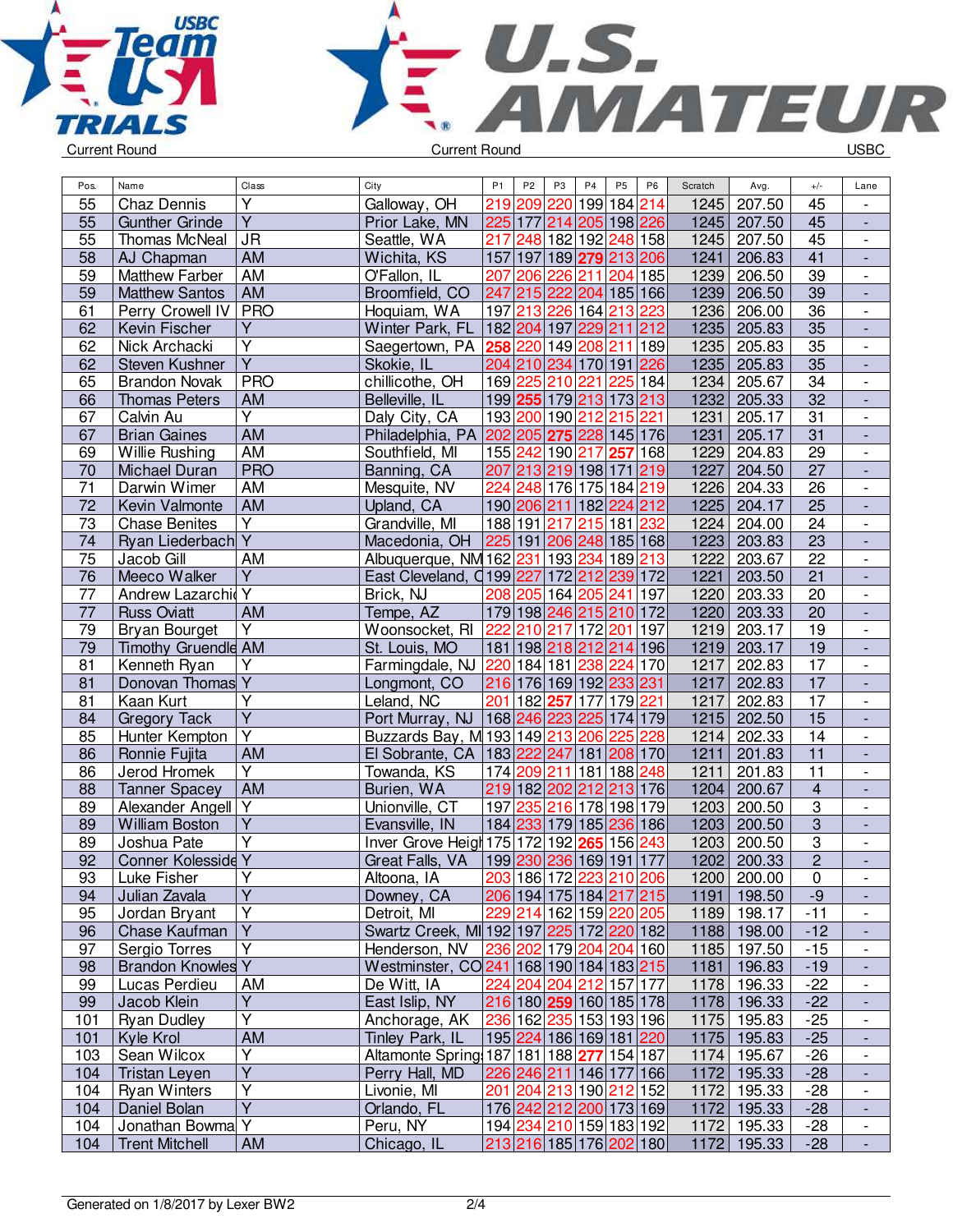



| AM<br>215 174 227<br>196 188<br>195.00<br>109<br>Luke Bow<br>Temecula, CA<br>170<br>$-30$<br>1170<br>$\overline{\phantom{a}}$<br>Matthew C. Steph Y<br>1165<br>$-35$<br>195 178 238 184 180 190<br>110<br>Houston, TX<br>194.17<br>$\blacksquare$<br>$\overline{Y}$<br>$-36$<br>Denville, NJ<br>140 194 224 198 166 242<br>1164<br>111<br>Jack Cook<br>194.00<br>$\overline{\phantom{a}}$<br>$\overline{\mathsf{Y}}$<br>214 189 145 207 222 186<br>1163<br>$-37$<br>112<br><b>Grant Oehler</b><br>Carmel, IN<br>193.83<br>$\overline{\phantom{a}}$<br>Y<br>4209 145 243 202<br>165 198<br>1162<br>$-38$<br>113<br>Casey Cohagan<br>Fairport Harbor,<br>193.67<br>$\overline{\phantom{a}}$<br>$ $ PRO<br>182 209 161 182 191 237<br>1162<br>193.67<br>$-38$<br>113<br>James Grago III<br>Hampstead, NC<br>$\Box$<br>Y<br>115<br>Jordan Nunn<br>Flint, MI<br>167 170 299 199 175 150<br>1160<br>193.33<br>$-40$<br>$\overline{\phantom{a}}$<br>Ÿ<br>Albany, NY<br>207<br>197 186 210 180 179<br>1159<br>193.17<br>$-41$<br>116<br><b>Justin Carl</b><br>$\overline{\phantom{a}}$<br>Υ<br>139 183 226 194<br>116<br>Zachary Vitelli<br>Annandale, NJ<br>1159<br>193.17<br>$-41$<br>214<br>203<br>$\overline{\phantom{a}}$<br>$\overline{Y}$<br>$-42$<br>210 198 189 184 177 200<br>1158<br>118<br>La Crosse, WI<br>193.00<br>Jacob Dunnum<br>$\overline{Y}$<br>Lilburn, GA<br>1157<br>$-43$<br>119<br>Joshua Rondino<br>184 207<br>224<br>159 166<br>192.83<br>217<br>$\overline{\phantom{a}}$<br>$-43$<br>Brian Monnette JI AM<br>Lakewood, WA<br>200 192 186 225 165 189<br>1157<br>119<br>192.83<br>$\frac{1}{2}$<br>$-44$<br>121<br><b>PRO</b><br>181 179 212 196 176 212<br>1156<br>192.67<br>Robert Altieri<br>Vancouver, WA<br>$\overline{\phantom{a}}$<br>122<br>Υ<br>1154<br>192.33<br>$-46$<br>Joe Gerencser<br>222<br>214<br>235 161 168 154<br>Henderson, NV<br>$\blacksquare$<br>$\overline{\mathsf{Y}}$<br>202<br>123<br>176 185 223<br>182 182<br>1150<br>$-50$<br>Kyle Andrews<br>Oceanside, CA<br>191.67<br>$\overline{\phantom{a}}$<br>178 163 227<br>AM<br>175 206<br>$-51$<br>Grovetown, GA<br>200<br>1149<br>191.50<br>124<br><b>Brett Barrientes</b><br>$\overline{Y}$<br>125<br>170 147<br>193 140<br>$-56$<br><b>Michael Martell</b><br>Chicago, IL<br>237<br>257<br>1144<br>190.67<br>$\overline{\phantom{a}}$<br>$\overline{\mathsf{Y}}$<br>Sioux falls, SD<br>147 149 258 161 223 203<br>126<br>Holden Luke<br>1141<br>190.17<br>$-59$<br>$\overline{\phantom{a}}$<br>$\overline{Y}$<br>Ken Hayase-Fon<br>180 178 234 201 146 201<br>127<br>Pearl City, HI<br>1140<br>190.00<br>$-60$<br>$\qquad \qquad \blacksquare$<br>$\overline{\mathsf{Y}}$<br>1139<br>$-61$<br>128<br>Justin Larson<br>Fairport, NY<br>170 158 245 156 203 207<br>189.83<br>$\overline{Y}$<br>193 191 190 171 187<br>188.83<br>$-67$<br>129<br>Logan Langer<br>Owatonna, MN<br>201<br>1133<br>$\overline{\phantom{a}}$<br>$\overline{Y}$<br>$-70$<br>149 149 214 235 208 175<br>1130<br>130<br><b>Tyrell Ingalls</b><br>Loganville, GA<br>188.33<br>$\overline{\phantom{a}}$<br><b>AM</b><br>$-71$<br>130 186 246 152 226 189<br>1129<br>188.17<br>131<br>Las Vegas, NV<br>Chris Bauman<br>$\overline{\phantom{a}}$<br>$-71$<br><b>AM</b><br>200 195 192 187 209 146<br>1129<br>188.17<br>131<br>Covina, CA<br>Kevin Jones<br>$\frac{1}{2}$<br><b>AM</b><br>$-73$<br>161 189 167 199 209 202<br>1127<br>187.83<br>133<br>Jeffrey Bartos<br>Palatine, IL<br>$\blacksquare$<br>Kennison Andrew Y<br>$-76$<br>Oceanside, CA<br>198 178 212 181<br>186 169<br>1124<br>187.33<br>134<br>$\overline{Y}$<br>202<br>$-79$<br>192 217 174 164 172<br>135<br><b>Brent Boho</b><br>Colgate, WI<br>1121<br>186.83<br>$\overline{\phantom{a}}$<br>$\overline{Y}$<br>200 175 166 197<br>185.33<br>$-88$<br>136<br>Nathan Hansen<br>Anchorage, AK<br>207<br>167<br>1112<br>$\overline{\phantom{a}}$<br>Egg Harbor Town 183 192 171 187<br>137<br>Matthew Stephen<br>Υ<br>184 191<br>1108<br>184.67<br>$-92$<br>$\overline{\phantom{a}}$<br>Y<br>$-92$<br>137<br>Lake Ronkonkom 189 216 178 188 156 181<br>1108<br>184.67<br>Anthony Naujokas<br>$-96$<br>190 189 195 158<br>171<br>139<br>Joshua Taylor<br>AM<br>Marina Del Rey, (<br>201<br>1104<br>184.00<br>$\overline{\phantom{a}}$<br>$\overline{Y}$<br>$-97$<br>140<br>153 178 145 225 198 204<br>1103<br>183.83<br>TJ Rock<br>henderson, NV<br>$\overline{\phantom{a}}$<br><b>AM</b><br><b>Reed Ross</b><br>192 180 193 177<br>158 200<br>1100<br>183.33<br>$-100$<br>141<br>Faribault, MN<br>$\overline{\phantom{a}}$<br><b>AM</b><br>180 158 187<br>224 162<br>$-102$<br>142<br>Shawn Brown<br>Rochester, NY<br>187<br>1098<br>183.00<br>$\Box$<br><b>AM</b><br>142<br>Thornton, CA<br>210 212<br>178 168<br>$-102$<br>Willie Jones<br>149 181<br>1098<br>183.00<br>$\overline{\phantom{a}}$<br>$\overline{Y}$<br>231<br>144<br>Avery Wolf<br>Skokie, IL<br> 181 217<br>151<br>159 158<br>1097<br>182.83<br>$-103$<br>÷,<br>162 189 191 195 192 165<br>182.33<br>145<br>Jacob Fukuyama AM<br>Aiea, HI<br>1094<br>$-106$<br>$\frac{1}{2}$<br>1092<br>146<br>Evansville, WI<br>164 215 158 212 171<br>172<br>182.00<br>$-108$<br>Andrew Heritage<br>Υ<br>147<br><b>Tyler Kurcz</b><br>Υ<br>Hanover Park, IL 188 172 177 213 177 162<br>1089   181.50<br>$-111$<br>$\overline{\phantom{a}}$<br>$\overline{Y}$<br>Alex Aguirre<br>161 170 204 195 175 173<br>1078 179.67<br>148<br>Tracy, CA<br>$-122$<br>٠<br>1076 179.33<br>149<br>Mark Hugelmaier   AM<br>Yucaipa, CA<br>198 193 178 155 174 178<br>$-124$<br>Y<br>Lees Summit, MQ215 152 143 219 189 153<br>1071 178.50<br>$-129$<br>150<br>Christopher Grim<br>192 166 132 249 175 154<br>Piroz Tahriri<br>178.00<br>$-132$<br>151<br>AM<br>Belmont, CA<br>1068<br>$\overline{\phantom{a}}$<br>Y<br>Boulder City, NV 204 198 154 170 172 169<br><b>Teagan Smale</b><br>1067<br>177.83<br>$-133$<br>152<br>$\overline{Y}$<br>117 220 189 176 191 170<br>Miami, FL<br>153<br>Igar Rodriguez<br>1063<br>177.17<br>$-137$<br>$\overline{\phantom{a}}$<br>Christopher Radli Y<br>Schenectady, NY225 185 144 169 141 194<br>1058 176.33<br>$-142$<br>154<br>$\blacksquare$<br>Y<br>Westborough, M4167 133 167 193 200 196<br>176.00<br>155<br>Andrew Hall<br>1056<br>$-144$<br>$\blacksquare$<br>Y<br>179 164 200 194 173 145<br><b>Bradley Crouse</b><br>Nazareth, PA<br>1055<br>175.83<br>156<br>$-145$<br>$\overline{\phantom{a}}$<br>Alexander Lankfo Y<br>Wichita, KS<br>197 186 160 161 155 193<br>157<br>1052<br>175.33<br>$-148$<br>$\overline{\phantom{a}}$<br>Matthew Graham   PRO<br>141   179   179   233   144   170<br>Stockton, CA<br>1046<br>174.33<br>158<br>$-154$<br>٠<br>159<br>Andrew Cannuli<br>Υ<br>Moorestown, NJ<br>202 165 158 186 188 130<br>1029<br>171.50<br>$-171$<br>$\overline{\phantom{a}}$ | Pos. | Name | Class          | City | P <sub>1</sub> | P <sub>2</sub> | P3 | P4 | <b>P5</b> | P <sub>6</sub> | Scratch | Avg. | $+/-$ | Lane |
|-----------------------------------------------------------------------------------------------------------------------------------------------------------------------------------------------------------------------------------------------------------------------------------------------------------------------------------------------------------------------------------------------------------------------------------------------------------------------------------------------------------------------------------------------------------------------------------------------------------------------------------------------------------------------------------------------------------------------------------------------------------------------------------------------------------------------------------------------------------------------------------------------------------------------------------------------------------------------------------------------------------------------------------------------------------------------------------------------------------------------------------------------------------------------------------------------------------------------------------------------------------------------------------------------------------------------------------------------------------------------------------------------------------------------------------------------------------------------------------------------------------------------------------------------------------------------------------------------------------------------------------------------------------------------------------------------------------------------------------------------------------------------------------------------------------------------------------------------------------------------------------------------------------------------------------------------------------------------------------------------------------------------------------------------------------------------------------------------------------------------------------------------------------------------------------------------------------------------------------------------------------------------------------------------------------------------------------------------------------------------------------------------------------------------------------------------------------------------------------------------------------------------------------------------------------------------------------------------------------------------------------------------------------------------------------------------------------------------------------------------------------------------------------------------------------------------------------------------------------------------------------------------------------------------------------------------------------------------------------------------------------------------------------------------------------------------------------------------------------------------------------------------------------------------------------------------------------------------------------------------------------------------------------------------------------------------------------------------------------------------------------------------------------------------------------------------------------------------------------------------------------------------------------------------------------------------------------------------------------------------------------------------------------------------------------------------------------------------------------------------------------------------------------------------------------------------------------------------------------------------------------------------------------------------------------------------------------------------------------------------------------------------------------------------------------------------------------------------------------------------------------------------------------------------------------------------------------------------------------------------------------------------------------------------------------------------------------------------------------------------------------------------------------------------------------------------------------------------------------------------------------------------------------------------------------------------------------------------------------------------------------------------------------------------------------------------------------------------------------------------------------------------------------------------------------------------------------------------------------------------------------------------------------------------------------------------------------------------------------------------------------------------------------------------------------------------------------------------------------------------------------------------------------------------------------------------------------------------------------------------------------------------------------------------------------------------------------------------------------------------------------------------------------------------------------------------------------------------------------------------------------------------------------------------------------------------------------------------------------------------------------------------------------------------------------------------------------------------------------------------------------------------------------------------------------------------------------------------------------------------------------------------------------------------------------------------------------------------------------------------------------------------------------------------------------------------------------------------------------------------------------------------------------------------------------------------------------------------------------------------------------------------------------------------------------------------------------------------------------------------------------------------------------------------------------------------------------------------------------------------------------------------------------------------------------------------------------------------------------------------------------------------------------------------------------------------------------------------------------------------------------------------------------------------------------------|------|------|----------------|------|----------------|----------------|----|----|-----------|----------------|---------|------|-------|------|
|                                                                                                                                                                                                                                                                                                                                                                                                                                                                                                                                                                                                                                                                                                                                                                                                                                                                                                                                                                                                                                                                                                                                                                                                                                                                                                                                                                                                                                                                                                                                                                                                                                                                                                                                                                                                                                                                                                                                                                                                                                                                                                                                                                                                                                                                                                                                                                                                                                                                                                                                                                                                                                                                                                                                                                                                                                                                                                                                                                                                                                                                                                                                                                                                                                                                                                                                                                                                                                                                                                                                                                                                                                                                                                                                                                                                                                                                                                                                                                                                                                                                                                                                                                                                                                                                                                                                                                                                                                                                                                                                                                                                                                                                                                                                                                                                                                                                                                                                                                                                                                                                                                                                                                                                                                                                                                                                                                                                                                                                                                                                                                                                                                                                                                                                                                                                                                                                                                                                                                                                                                                                                                                                                                                                                                                                                                                                                                                                                                                                                                                                                                                                                                                                                                                                                                                                                 |      |      |                |      |                |                |    |    |           |                |         |      |       |      |
|                                                                                                                                                                                                                                                                                                                                                                                                                                                                                                                                                                                                                                                                                                                                                                                                                                                                                                                                                                                                                                                                                                                                                                                                                                                                                                                                                                                                                                                                                                                                                                                                                                                                                                                                                                                                                                                                                                                                                                                                                                                                                                                                                                                                                                                                                                                                                                                                                                                                                                                                                                                                                                                                                                                                                                                                                                                                                                                                                                                                                                                                                                                                                                                                                                                                                                                                                                                                                                                                                                                                                                                                                                                                                                                                                                                                                                                                                                                                                                                                                                                                                                                                                                                                                                                                                                                                                                                                                                                                                                                                                                                                                                                                                                                                                                                                                                                                                                                                                                                                                                                                                                                                                                                                                                                                                                                                                                                                                                                                                                                                                                                                                                                                                                                                                                                                                                                                                                                                                                                                                                                                                                                                                                                                                                                                                                                                                                                                                                                                                                                                                                                                                                                                                                                                                                                                                 |      |      |                |      |                |                |    |    |           |                |         |      |       |      |
|                                                                                                                                                                                                                                                                                                                                                                                                                                                                                                                                                                                                                                                                                                                                                                                                                                                                                                                                                                                                                                                                                                                                                                                                                                                                                                                                                                                                                                                                                                                                                                                                                                                                                                                                                                                                                                                                                                                                                                                                                                                                                                                                                                                                                                                                                                                                                                                                                                                                                                                                                                                                                                                                                                                                                                                                                                                                                                                                                                                                                                                                                                                                                                                                                                                                                                                                                                                                                                                                                                                                                                                                                                                                                                                                                                                                                                                                                                                                                                                                                                                                                                                                                                                                                                                                                                                                                                                                                                                                                                                                                                                                                                                                                                                                                                                                                                                                                                                                                                                                                                                                                                                                                                                                                                                                                                                                                                                                                                                                                                                                                                                                                                                                                                                                                                                                                                                                                                                                                                                                                                                                                                                                                                                                                                                                                                                                                                                                                                                                                                                                                                                                                                                                                                                                                                                                                 |      |      |                |      |                |                |    |    |           |                |         |      |       |      |
|                                                                                                                                                                                                                                                                                                                                                                                                                                                                                                                                                                                                                                                                                                                                                                                                                                                                                                                                                                                                                                                                                                                                                                                                                                                                                                                                                                                                                                                                                                                                                                                                                                                                                                                                                                                                                                                                                                                                                                                                                                                                                                                                                                                                                                                                                                                                                                                                                                                                                                                                                                                                                                                                                                                                                                                                                                                                                                                                                                                                                                                                                                                                                                                                                                                                                                                                                                                                                                                                                                                                                                                                                                                                                                                                                                                                                                                                                                                                                                                                                                                                                                                                                                                                                                                                                                                                                                                                                                                                                                                                                                                                                                                                                                                                                                                                                                                                                                                                                                                                                                                                                                                                                                                                                                                                                                                                                                                                                                                                                                                                                                                                                                                                                                                                                                                                                                                                                                                                                                                                                                                                                                                                                                                                                                                                                                                                                                                                                                                                                                                                                                                                                                                                                                                                                                                                                 |      |      |                |      |                |                |    |    |           |                |         |      |       |      |
|                                                                                                                                                                                                                                                                                                                                                                                                                                                                                                                                                                                                                                                                                                                                                                                                                                                                                                                                                                                                                                                                                                                                                                                                                                                                                                                                                                                                                                                                                                                                                                                                                                                                                                                                                                                                                                                                                                                                                                                                                                                                                                                                                                                                                                                                                                                                                                                                                                                                                                                                                                                                                                                                                                                                                                                                                                                                                                                                                                                                                                                                                                                                                                                                                                                                                                                                                                                                                                                                                                                                                                                                                                                                                                                                                                                                                                                                                                                                                                                                                                                                                                                                                                                                                                                                                                                                                                                                                                                                                                                                                                                                                                                                                                                                                                                                                                                                                                                                                                                                                                                                                                                                                                                                                                                                                                                                                                                                                                                                                                                                                                                                                                                                                                                                                                                                                                                                                                                                                                                                                                                                                                                                                                                                                                                                                                                                                                                                                                                                                                                                                                                                                                                                                                                                                                                                                 |      |      |                |      |                |                |    |    |           |                |         |      |       |      |
|                                                                                                                                                                                                                                                                                                                                                                                                                                                                                                                                                                                                                                                                                                                                                                                                                                                                                                                                                                                                                                                                                                                                                                                                                                                                                                                                                                                                                                                                                                                                                                                                                                                                                                                                                                                                                                                                                                                                                                                                                                                                                                                                                                                                                                                                                                                                                                                                                                                                                                                                                                                                                                                                                                                                                                                                                                                                                                                                                                                                                                                                                                                                                                                                                                                                                                                                                                                                                                                                                                                                                                                                                                                                                                                                                                                                                                                                                                                                                                                                                                                                                                                                                                                                                                                                                                                                                                                                                                                                                                                                                                                                                                                                                                                                                                                                                                                                                                                                                                                                                                                                                                                                                                                                                                                                                                                                                                                                                                                                                                                                                                                                                                                                                                                                                                                                                                                                                                                                                                                                                                                                                                                                                                                                                                                                                                                                                                                                                                                                                                                                                                                                                                                                                                                                                                                                                 |      |      |                |      |                |                |    |    |           |                |         |      |       |      |
|                                                                                                                                                                                                                                                                                                                                                                                                                                                                                                                                                                                                                                                                                                                                                                                                                                                                                                                                                                                                                                                                                                                                                                                                                                                                                                                                                                                                                                                                                                                                                                                                                                                                                                                                                                                                                                                                                                                                                                                                                                                                                                                                                                                                                                                                                                                                                                                                                                                                                                                                                                                                                                                                                                                                                                                                                                                                                                                                                                                                                                                                                                                                                                                                                                                                                                                                                                                                                                                                                                                                                                                                                                                                                                                                                                                                                                                                                                                                                                                                                                                                                                                                                                                                                                                                                                                                                                                                                                                                                                                                                                                                                                                                                                                                                                                                                                                                                                                                                                                                                                                                                                                                                                                                                                                                                                                                                                                                                                                                                                                                                                                                                                                                                                                                                                                                                                                                                                                                                                                                                                                                                                                                                                                                                                                                                                                                                                                                                                                                                                                                                                                                                                                                                                                                                                                                                 |      |      |                |      |                |                |    |    |           |                |         |      |       |      |
|                                                                                                                                                                                                                                                                                                                                                                                                                                                                                                                                                                                                                                                                                                                                                                                                                                                                                                                                                                                                                                                                                                                                                                                                                                                                                                                                                                                                                                                                                                                                                                                                                                                                                                                                                                                                                                                                                                                                                                                                                                                                                                                                                                                                                                                                                                                                                                                                                                                                                                                                                                                                                                                                                                                                                                                                                                                                                                                                                                                                                                                                                                                                                                                                                                                                                                                                                                                                                                                                                                                                                                                                                                                                                                                                                                                                                                                                                                                                                                                                                                                                                                                                                                                                                                                                                                                                                                                                                                                                                                                                                                                                                                                                                                                                                                                                                                                                                                                                                                                                                                                                                                                                                                                                                                                                                                                                                                                                                                                                                                                                                                                                                                                                                                                                                                                                                                                                                                                                                                                                                                                                                                                                                                                                                                                                                                                                                                                                                                                                                                                                                                                                                                                                                                                                                                                                                 |      |      |                |      |                |                |    |    |           |                |         |      |       |      |
|                                                                                                                                                                                                                                                                                                                                                                                                                                                                                                                                                                                                                                                                                                                                                                                                                                                                                                                                                                                                                                                                                                                                                                                                                                                                                                                                                                                                                                                                                                                                                                                                                                                                                                                                                                                                                                                                                                                                                                                                                                                                                                                                                                                                                                                                                                                                                                                                                                                                                                                                                                                                                                                                                                                                                                                                                                                                                                                                                                                                                                                                                                                                                                                                                                                                                                                                                                                                                                                                                                                                                                                                                                                                                                                                                                                                                                                                                                                                                                                                                                                                                                                                                                                                                                                                                                                                                                                                                                                                                                                                                                                                                                                                                                                                                                                                                                                                                                                                                                                                                                                                                                                                                                                                                                                                                                                                                                                                                                                                                                                                                                                                                                                                                                                                                                                                                                                                                                                                                                                                                                                                                                                                                                                                                                                                                                                                                                                                                                                                                                                                                                                                                                                                                                                                                                                                                 |      |      |                |      |                |                |    |    |           |                |         |      |       |      |
|                                                                                                                                                                                                                                                                                                                                                                                                                                                                                                                                                                                                                                                                                                                                                                                                                                                                                                                                                                                                                                                                                                                                                                                                                                                                                                                                                                                                                                                                                                                                                                                                                                                                                                                                                                                                                                                                                                                                                                                                                                                                                                                                                                                                                                                                                                                                                                                                                                                                                                                                                                                                                                                                                                                                                                                                                                                                                                                                                                                                                                                                                                                                                                                                                                                                                                                                                                                                                                                                                                                                                                                                                                                                                                                                                                                                                                                                                                                                                                                                                                                                                                                                                                                                                                                                                                                                                                                                                                                                                                                                                                                                                                                                                                                                                                                                                                                                                                                                                                                                                                                                                                                                                                                                                                                                                                                                                                                                                                                                                                                                                                                                                                                                                                                                                                                                                                                                                                                                                                                                                                                                                                                                                                                                                                                                                                                                                                                                                                                                                                                                                                                                                                                                                                                                                                                                                 |      |      |                |      |                |                |    |    |           |                |         |      |       |      |
|                                                                                                                                                                                                                                                                                                                                                                                                                                                                                                                                                                                                                                                                                                                                                                                                                                                                                                                                                                                                                                                                                                                                                                                                                                                                                                                                                                                                                                                                                                                                                                                                                                                                                                                                                                                                                                                                                                                                                                                                                                                                                                                                                                                                                                                                                                                                                                                                                                                                                                                                                                                                                                                                                                                                                                                                                                                                                                                                                                                                                                                                                                                                                                                                                                                                                                                                                                                                                                                                                                                                                                                                                                                                                                                                                                                                                                                                                                                                                                                                                                                                                                                                                                                                                                                                                                                                                                                                                                                                                                                                                                                                                                                                                                                                                                                                                                                                                                                                                                                                                                                                                                                                                                                                                                                                                                                                                                                                                                                                                                                                                                                                                                                                                                                                                                                                                                                                                                                                                                                                                                                                                                                                                                                                                                                                                                                                                                                                                                                                                                                                                                                                                                                                                                                                                                                                                 |      |      |                |      |                |                |    |    |           |                |         |      |       |      |
|                                                                                                                                                                                                                                                                                                                                                                                                                                                                                                                                                                                                                                                                                                                                                                                                                                                                                                                                                                                                                                                                                                                                                                                                                                                                                                                                                                                                                                                                                                                                                                                                                                                                                                                                                                                                                                                                                                                                                                                                                                                                                                                                                                                                                                                                                                                                                                                                                                                                                                                                                                                                                                                                                                                                                                                                                                                                                                                                                                                                                                                                                                                                                                                                                                                                                                                                                                                                                                                                                                                                                                                                                                                                                                                                                                                                                                                                                                                                                                                                                                                                                                                                                                                                                                                                                                                                                                                                                                                                                                                                                                                                                                                                                                                                                                                                                                                                                                                                                                                                                                                                                                                                                                                                                                                                                                                                                                                                                                                                                                                                                                                                                                                                                                                                                                                                                                                                                                                                                                                                                                                                                                                                                                                                                                                                                                                                                                                                                                                                                                                                                                                                                                                                                                                                                                                                                 |      |      |                |      |                |                |    |    |           |                |         |      |       |      |
|                                                                                                                                                                                                                                                                                                                                                                                                                                                                                                                                                                                                                                                                                                                                                                                                                                                                                                                                                                                                                                                                                                                                                                                                                                                                                                                                                                                                                                                                                                                                                                                                                                                                                                                                                                                                                                                                                                                                                                                                                                                                                                                                                                                                                                                                                                                                                                                                                                                                                                                                                                                                                                                                                                                                                                                                                                                                                                                                                                                                                                                                                                                                                                                                                                                                                                                                                                                                                                                                                                                                                                                                                                                                                                                                                                                                                                                                                                                                                                                                                                                                                                                                                                                                                                                                                                                                                                                                                                                                                                                                                                                                                                                                                                                                                                                                                                                                                                                                                                                                                                                                                                                                                                                                                                                                                                                                                                                                                                                                                                                                                                                                                                                                                                                                                                                                                                                                                                                                                                                                                                                                                                                                                                                                                                                                                                                                                                                                                                                                                                                                                                                                                                                                                                                                                                                                                 |      |      |                |      |                |                |    |    |           |                |         |      |       |      |
|                                                                                                                                                                                                                                                                                                                                                                                                                                                                                                                                                                                                                                                                                                                                                                                                                                                                                                                                                                                                                                                                                                                                                                                                                                                                                                                                                                                                                                                                                                                                                                                                                                                                                                                                                                                                                                                                                                                                                                                                                                                                                                                                                                                                                                                                                                                                                                                                                                                                                                                                                                                                                                                                                                                                                                                                                                                                                                                                                                                                                                                                                                                                                                                                                                                                                                                                                                                                                                                                                                                                                                                                                                                                                                                                                                                                                                                                                                                                                                                                                                                                                                                                                                                                                                                                                                                                                                                                                                                                                                                                                                                                                                                                                                                                                                                                                                                                                                                                                                                                                                                                                                                                                                                                                                                                                                                                                                                                                                                                                                                                                                                                                                                                                                                                                                                                                                                                                                                                                                                                                                                                                                                                                                                                                                                                                                                                                                                                                                                                                                                                                                                                                                                                                                                                                                                                                 |      |      |                |      |                |                |    |    |           |                |         |      |       |      |
|                                                                                                                                                                                                                                                                                                                                                                                                                                                                                                                                                                                                                                                                                                                                                                                                                                                                                                                                                                                                                                                                                                                                                                                                                                                                                                                                                                                                                                                                                                                                                                                                                                                                                                                                                                                                                                                                                                                                                                                                                                                                                                                                                                                                                                                                                                                                                                                                                                                                                                                                                                                                                                                                                                                                                                                                                                                                                                                                                                                                                                                                                                                                                                                                                                                                                                                                                                                                                                                                                                                                                                                                                                                                                                                                                                                                                                                                                                                                                                                                                                                                                                                                                                                                                                                                                                                                                                                                                                                                                                                                                                                                                                                                                                                                                                                                                                                                                                                                                                                                                                                                                                                                                                                                                                                                                                                                                                                                                                                                                                                                                                                                                                                                                                                                                                                                                                                                                                                                                                                                                                                                                                                                                                                                                                                                                                                                                                                                                                                                                                                                                                                                                                                                                                                                                                                                                 |      |      |                |      |                |                |    |    |           |                |         |      |       |      |
|                                                                                                                                                                                                                                                                                                                                                                                                                                                                                                                                                                                                                                                                                                                                                                                                                                                                                                                                                                                                                                                                                                                                                                                                                                                                                                                                                                                                                                                                                                                                                                                                                                                                                                                                                                                                                                                                                                                                                                                                                                                                                                                                                                                                                                                                                                                                                                                                                                                                                                                                                                                                                                                                                                                                                                                                                                                                                                                                                                                                                                                                                                                                                                                                                                                                                                                                                                                                                                                                                                                                                                                                                                                                                                                                                                                                                                                                                                                                                                                                                                                                                                                                                                                                                                                                                                                                                                                                                                                                                                                                                                                                                                                                                                                                                                                                                                                                                                                                                                                                                                                                                                                                                                                                                                                                                                                                                                                                                                                                                                                                                                                                                                                                                                                                                                                                                                                                                                                                                                                                                                                                                                                                                                                                                                                                                                                                                                                                                                                                                                                                                                                                                                                                                                                                                                                                                 |      |      |                |      |                |                |    |    |           |                |         |      |       |      |
|                                                                                                                                                                                                                                                                                                                                                                                                                                                                                                                                                                                                                                                                                                                                                                                                                                                                                                                                                                                                                                                                                                                                                                                                                                                                                                                                                                                                                                                                                                                                                                                                                                                                                                                                                                                                                                                                                                                                                                                                                                                                                                                                                                                                                                                                                                                                                                                                                                                                                                                                                                                                                                                                                                                                                                                                                                                                                                                                                                                                                                                                                                                                                                                                                                                                                                                                                                                                                                                                                                                                                                                                                                                                                                                                                                                                                                                                                                                                                                                                                                                                                                                                                                                                                                                                                                                                                                                                                                                                                                                                                                                                                                                                                                                                                                                                                                                                                                                                                                                                                                                                                                                                                                                                                                                                                                                                                                                                                                                                                                                                                                                                                                                                                                                                                                                                                                                                                                                                                                                                                                                                                                                                                                                                                                                                                                                                                                                                                                                                                                                                                                                                                                                                                                                                                                                                                 |      |      |                |      |                |                |    |    |           |                |         |      |       |      |
|                                                                                                                                                                                                                                                                                                                                                                                                                                                                                                                                                                                                                                                                                                                                                                                                                                                                                                                                                                                                                                                                                                                                                                                                                                                                                                                                                                                                                                                                                                                                                                                                                                                                                                                                                                                                                                                                                                                                                                                                                                                                                                                                                                                                                                                                                                                                                                                                                                                                                                                                                                                                                                                                                                                                                                                                                                                                                                                                                                                                                                                                                                                                                                                                                                                                                                                                                                                                                                                                                                                                                                                                                                                                                                                                                                                                                                                                                                                                                                                                                                                                                                                                                                                                                                                                                                                                                                                                                                                                                                                                                                                                                                                                                                                                                                                                                                                                                                                                                                                                                                                                                                                                                                                                                                                                                                                                                                                                                                                                                                                                                                                                                                                                                                                                                                                                                                                                                                                                                                                                                                                                                                                                                                                                                                                                                                                                                                                                                                                                                                                                                                                                                                                                                                                                                                                                                 |      |      |                |      |                |                |    |    |           |                |         |      |       |      |
|                                                                                                                                                                                                                                                                                                                                                                                                                                                                                                                                                                                                                                                                                                                                                                                                                                                                                                                                                                                                                                                                                                                                                                                                                                                                                                                                                                                                                                                                                                                                                                                                                                                                                                                                                                                                                                                                                                                                                                                                                                                                                                                                                                                                                                                                                                                                                                                                                                                                                                                                                                                                                                                                                                                                                                                                                                                                                                                                                                                                                                                                                                                                                                                                                                                                                                                                                                                                                                                                                                                                                                                                                                                                                                                                                                                                                                                                                                                                                                                                                                                                                                                                                                                                                                                                                                                                                                                                                                                                                                                                                                                                                                                                                                                                                                                                                                                                                                                                                                                                                                                                                                                                                                                                                                                                                                                                                                                                                                                                                                                                                                                                                                                                                                                                                                                                                                                                                                                                                                                                                                                                                                                                                                                                                                                                                                                                                                                                                                                                                                                                                                                                                                                                                                                                                                                                                 |      |      |                |      |                |                |    |    |           |                |         |      |       |      |
|                                                                                                                                                                                                                                                                                                                                                                                                                                                                                                                                                                                                                                                                                                                                                                                                                                                                                                                                                                                                                                                                                                                                                                                                                                                                                                                                                                                                                                                                                                                                                                                                                                                                                                                                                                                                                                                                                                                                                                                                                                                                                                                                                                                                                                                                                                                                                                                                                                                                                                                                                                                                                                                                                                                                                                                                                                                                                                                                                                                                                                                                                                                                                                                                                                                                                                                                                                                                                                                                                                                                                                                                                                                                                                                                                                                                                                                                                                                                                                                                                                                                                                                                                                                                                                                                                                                                                                                                                                                                                                                                                                                                                                                                                                                                                                                                                                                                                                                                                                                                                                                                                                                                                                                                                                                                                                                                                                                                                                                                                                                                                                                                                                                                                                                                                                                                                                                                                                                                                                                                                                                                                                                                                                                                                                                                                                                                                                                                                                                                                                                                                                                                                                                                                                                                                                                                                 |      |      |                |      |                |                |    |    |           |                |         |      |       |      |
|                                                                                                                                                                                                                                                                                                                                                                                                                                                                                                                                                                                                                                                                                                                                                                                                                                                                                                                                                                                                                                                                                                                                                                                                                                                                                                                                                                                                                                                                                                                                                                                                                                                                                                                                                                                                                                                                                                                                                                                                                                                                                                                                                                                                                                                                                                                                                                                                                                                                                                                                                                                                                                                                                                                                                                                                                                                                                                                                                                                                                                                                                                                                                                                                                                                                                                                                                                                                                                                                                                                                                                                                                                                                                                                                                                                                                                                                                                                                                                                                                                                                                                                                                                                                                                                                                                                                                                                                                                                                                                                                                                                                                                                                                                                                                                                                                                                                                                                                                                                                                                                                                                                                                                                                                                                                                                                                                                                                                                                                                                                                                                                                                                                                                                                                                                                                                                                                                                                                                                                                                                                                                                                                                                                                                                                                                                                                                                                                                                                                                                                                                                                                                                                                                                                                                                                                                 |      |      |                |      |                |                |    |    |           |                |         |      |       |      |
|                                                                                                                                                                                                                                                                                                                                                                                                                                                                                                                                                                                                                                                                                                                                                                                                                                                                                                                                                                                                                                                                                                                                                                                                                                                                                                                                                                                                                                                                                                                                                                                                                                                                                                                                                                                                                                                                                                                                                                                                                                                                                                                                                                                                                                                                                                                                                                                                                                                                                                                                                                                                                                                                                                                                                                                                                                                                                                                                                                                                                                                                                                                                                                                                                                                                                                                                                                                                                                                                                                                                                                                                                                                                                                                                                                                                                                                                                                                                                                                                                                                                                                                                                                                                                                                                                                                                                                                                                                                                                                                                                                                                                                                                                                                                                                                                                                                                                                                                                                                                                                                                                                                                                                                                                                                                                                                                                                                                                                                                                                                                                                                                                                                                                                                                                                                                                                                                                                                                                                                                                                                                                                                                                                                                                                                                                                                                                                                                                                                                                                                                                                                                                                                                                                                                                                                                                 |      |      |                |      |                |                |    |    |           |                |         |      |       |      |
|                                                                                                                                                                                                                                                                                                                                                                                                                                                                                                                                                                                                                                                                                                                                                                                                                                                                                                                                                                                                                                                                                                                                                                                                                                                                                                                                                                                                                                                                                                                                                                                                                                                                                                                                                                                                                                                                                                                                                                                                                                                                                                                                                                                                                                                                                                                                                                                                                                                                                                                                                                                                                                                                                                                                                                                                                                                                                                                                                                                                                                                                                                                                                                                                                                                                                                                                                                                                                                                                                                                                                                                                                                                                                                                                                                                                                                                                                                                                                                                                                                                                                                                                                                                                                                                                                                                                                                                                                                                                                                                                                                                                                                                                                                                                                                                                                                                                                                                                                                                                                                                                                                                                                                                                                                                                                                                                                                                                                                                                                                                                                                                                                                                                                                                                                                                                                                                                                                                                                                                                                                                                                                                                                                                                                                                                                                                                                                                                                                                                                                                                                                                                                                                                                                                                                                                                                 |      |      |                |      |                |                |    |    |           |                |         |      |       |      |
|                                                                                                                                                                                                                                                                                                                                                                                                                                                                                                                                                                                                                                                                                                                                                                                                                                                                                                                                                                                                                                                                                                                                                                                                                                                                                                                                                                                                                                                                                                                                                                                                                                                                                                                                                                                                                                                                                                                                                                                                                                                                                                                                                                                                                                                                                                                                                                                                                                                                                                                                                                                                                                                                                                                                                                                                                                                                                                                                                                                                                                                                                                                                                                                                                                                                                                                                                                                                                                                                                                                                                                                                                                                                                                                                                                                                                                                                                                                                                                                                                                                                                                                                                                                                                                                                                                                                                                                                                                                                                                                                                                                                                                                                                                                                                                                                                                                                                                                                                                                                                                                                                                                                                                                                                                                                                                                                                                                                                                                                                                                                                                                                                                                                                                                                                                                                                                                                                                                                                                                                                                                                                                                                                                                                                                                                                                                                                                                                                                                                                                                                                                                                                                                                                                                                                                                                                 |      |      |                |      |                |                |    |    |           |                |         |      |       |      |
|                                                                                                                                                                                                                                                                                                                                                                                                                                                                                                                                                                                                                                                                                                                                                                                                                                                                                                                                                                                                                                                                                                                                                                                                                                                                                                                                                                                                                                                                                                                                                                                                                                                                                                                                                                                                                                                                                                                                                                                                                                                                                                                                                                                                                                                                                                                                                                                                                                                                                                                                                                                                                                                                                                                                                                                                                                                                                                                                                                                                                                                                                                                                                                                                                                                                                                                                                                                                                                                                                                                                                                                                                                                                                                                                                                                                                                                                                                                                                                                                                                                                                                                                                                                                                                                                                                                                                                                                                                                                                                                                                                                                                                                                                                                                                                                                                                                                                                                                                                                                                                                                                                                                                                                                                                                                                                                                                                                                                                                                                                                                                                                                                                                                                                                                                                                                                                                                                                                                                                                                                                                                                                                                                                                                                                                                                                                                                                                                                                                                                                                                                                                                                                                                                                                                                                                                                 |      |      |                |      |                |                |    |    |           |                |         |      |       |      |
|                                                                                                                                                                                                                                                                                                                                                                                                                                                                                                                                                                                                                                                                                                                                                                                                                                                                                                                                                                                                                                                                                                                                                                                                                                                                                                                                                                                                                                                                                                                                                                                                                                                                                                                                                                                                                                                                                                                                                                                                                                                                                                                                                                                                                                                                                                                                                                                                                                                                                                                                                                                                                                                                                                                                                                                                                                                                                                                                                                                                                                                                                                                                                                                                                                                                                                                                                                                                                                                                                                                                                                                                                                                                                                                                                                                                                                                                                                                                                                                                                                                                                                                                                                                                                                                                                                                                                                                                                                                                                                                                                                                                                                                                                                                                                                                                                                                                                                                                                                                                                                                                                                                                                                                                                                                                                                                                                                                                                                                                                                                                                                                                                                                                                                                                                                                                                                                                                                                                                                                                                                                                                                                                                                                                                                                                                                                                                                                                                                                                                                                                                                                                                                                                                                                                                                                                                 |      |      |                |      |                |                |    |    |           |                |         |      |       |      |
|                                                                                                                                                                                                                                                                                                                                                                                                                                                                                                                                                                                                                                                                                                                                                                                                                                                                                                                                                                                                                                                                                                                                                                                                                                                                                                                                                                                                                                                                                                                                                                                                                                                                                                                                                                                                                                                                                                                                                                                                                                                                                                                                                                                                                                                                                                                                                                                                                                                                                                                                                                                                                                                                                                                                                                                                                                                                                                                                                                                                                                                                                                                                                                                                                                                                                                                                                                                                                                                                                                                                                                                                                                                                                                                                                                                                                                                                                                                                                                                                                                                                                                                                                                                                                                                                                                                                                                                                                                                                                                                                                                                                                                                                                                                                                                                                                                                                                                                                                                                                                                                                                                                                                                                                                                                                                                                                                                                                                                                                                                                                                                                                                                                                                                                                                                                                                                                                                                                                                                                                                                                                                                                                                                                                                                                                                                                                                                                                                                                                                                                                                                                                                                                                                                                                                                                                                 |      |      |                |      |                |                |    |    |           |                |         |      |       |      |
|                                                                                                                                                                                                                                                                                                                                                                                                                                                                                                                                                                                                                                                                                                                                                                                                                                                                                                                                                                                                                                                                                                                                                                                                                                                                                                                                                                                                                                                                                                                                                                                                                                                                                                                                                                                                                                                                                                                                                                                                                                                                                                                                                                                                                                                                                                                                                                                                                                                                                                                                                                                                                                                                                                                                                                                                                                                                                                                                                                                                                                                                                                                                                                                                                                                                                                                                                                                                                                                                                                                                                                                                                                                                                                                                                                                                                                                                                                                                                                                                                                                                                                                                                                                                                                                                                                                                                                                                                                                                                                                                                                                                                                                                                                                                                                                                                                                                                                                                                                                                                                                                                                                                                                                                                                                                                                                                                                                                                                                                                                                                                                                                                                                                                                                                                                                                                                                                                                                                                                                                                                                                                                                                                                                                                                                                                                                                                                                                                                                                                                                                                                                                                                                                                                                                                                                                                 |      |      |                |      |                |                |    |    |           |                |         |      |       |      |
|                                                                                                                                                                                                                                                                                                                                                                                                                                                                                                                                                                                                                                                                                                                                                                                                                                                                                                                                                                                                                                                                                                                                                                                                                                                                                                                                                                                                                                                                                                                                                                                                                                                                                                                                                                                                                                                                                                                                                                                                                                                                                                                                                                                                                                                                                                                                                                                                                                                                                                                                                                                                                                                                                                                                                                                                                                                                                                                                                                                                                                                                                                                                                                                                                                                                                                                                                                                                                                                                                                                                                                                                                                                                                                                                                                                                                                                                                                                                                                                                                                                                                                                                                                                                                                                                                                                                                                                                                                                                                                                                                                                                                                                                                                                                                                                                                                                                                                                                                                                                                                                                                                                                                                                                                                                                                                                                                                                                                                                                                                                                                                                                                                                                                                                                                                                                                                                                                                                                                                                                                                                                                                                                                                                                                                                                                                                                                                                                                                                                                                                                                                                                                                                                                                                                                                                                                 |      |      |                |      |                |                |    |    |           |                |         |      |       |      |
|                                                                                                                                                                                                                                                                                                                                                                                                                                                                                                                                                                                                                                                                                                                                                                                                                                                                                                                                                                                                                                                                                                                                                                                                                                                                                                                                                                                                                                                                                                                                                                                                                                                                                                                                                                                                                                                                                                                                                                                                                                                                                                                                                                                                                                                                                                                                                                                                                                                                                                                                                                                                                                                                                                                                                                                                                                                                                                                                                                                                                                                                                                                                                                                                                                                                                                                                                                                                                                                                                                                                                                                                                                                                                                                                                                                                                                                                                                                                                                                                                                                                                                                                                                                                                                                                                                                                                                                                                                                                                                                                                                                                                                                                                                                                                                                                                                                                                                                                                                                                                                                                                                                                                                                                                                                                                                                                                                                                                                                                                                                                                                                                                                                                                                                                                                                                                                                                                                                                                                                                                                                                                                                                                                                                                                                                                                                                                                                                                                                                                                                                                                                                                                                                                                                                                                                                                 |      |      |                |      |                |                |    |    |           |                |         |      |       |      |
|                                                                                                                                                                                                                                                                                                                                                                                                                                                                                                                                                                                                                                                                                                                                                                                                                                                                                                                                                                                                                                                                                                                                                                                                                                                                                                                                                                                                                                                                                                                                                                                                                                                                                                                                                                                                                                                                                                                                                                                                                                                                                                                                                                                                                                                                                                                                                                                                                                                                                                                                                                                                                                                                                                                                                                                                                                                                                                                                                                                                                                                                                                                                                                                                                                                                                                                                                                                                                                                                                                                                                                                                                                                                                                                                                                                                                                                                                                                                                                                                                                                                                                                                                                                                                                                                                                                                                                                                                                                                                                                                                                                                                                                                                                                                                                                                                                                                                                                                                                                                                                                                                                                                                                                                                                                                                                                                                                                                                                                                                                                                                                                                                                                                                                                                                                                                                                                                                                                                                                                                                                                                                                                                                                                                                                                                                                                                                                                                                                                                                                                                                                                                                                                                                                                                                                                                                 |      |      |                |      |                |                |    |    |           |                |         |      |       |      |
|                                                                                                                                                                                                                                                                                                                                                                                                                                                                                                                                                                                                                                                                                                                                                                                                                                                                                                                                                                                                                                                                                                                                                                                                                                                                                                                                                                                                                                                                                                                                                                                                                                                                                                                                                                                                                                                                                                                                                                                                                                                                                                                                                                                                                                                                                                                                                                                                                                                                                                                                                                                                                                                                                                                                                                                                                                                                                                                                                                                                                                                                                                                                                                                                                                                                                                                                                                                                                                                                                                                                                                                                                                                                                                                                                                                                                                                                                                                                                                                                                                                                                                                                                                                                                                                                                                                                                                                                                                                                                                                                                                                                                                                                                                                                                                                                                                                                                                                                                                                                                                                                                                                                                                                                                                                                                                                                                                                                                                                                                                                                                                                                                                                                                                                                                                                                                                                                                                                                                                                                                                                                                                                                                                                                                                                                                                                                                                                                                                                                                                                                                                                                                                                                                                                                                                                                                 |      |      |                |      |                |                |    |    |           |                |         |      |       |      |
|                                                                                                                                                                                                                                                                                                                                                                                                                                                                                                                                                                                                                                                                                                                                                                                                                                                                                                                                                                                                                                                                                                                                                                                                                                                                                                                                                                                                                                                                                                                                                                                                                                                                                                                                                                                                                                                                                                                                                                                                                                                                                                                                                                                                                                                                                                                                                                                                                                                                                                                                                                                                                                                                                                                                                                                                                                                                                                                                                                                                                                                                                                                                                                                                                                                                                                                                                                                                                                                                                                                                                                                                                                                                                                                                                                                                                                                                                                                                                                                                                                                                                                                                                                                                                                                                                                                                                                                                                                                                                                                                                                                                                                                                                                                                                                                                                                                                                                                                                                                                                                                                                                                                                                                                                                                                                                                                                                                                                                                                                                                                                                                                                                                                                                                                                                                                                                                                                                                                                                                                                                                                                                                                                                                                                                                                                                                                                                                                                                                                                                                                                                                                                                                                                                                                                                                                                 |      |      |                |      |                |                |    |    |           |                |         |      |       |      |
|                                                                                                                                                                                                                                                                                                                                                                                                                                                                                                                                                                                                                                                                                                                                                                                                                                                                                                                                                                                                                                                                                                                                                                                                                                                                                                                                                                                                                                                                                                                                                                                                                                                                                                                                                                                                                                                                                                                                                                                                                                                                                                                                                                                                                                                                                                                                                                                                                                                                                                                                                                                                                                                                                                                                                                                                                                                                                                                                                                                                                                                                                                                                                                                                                                                                                                                                                                                                                                                                                                                                                                                                                                                                                                                                                                                                                                                                                                                                                                                                                                                                                                                                                                                                                                                                                                                                                                                                                                                                                                                                                                                                                                                                                                                                                                                                                                                                                                                                                                                                                                                                                                                                                                                                                                                                                                                                                                                                                                                                                                                                                                                                                                                                                                                                                                                                                                                                                                                                                                                                                                                                                                                                                                                                                                                                                                                                                                                                                                                                                                                                                                                                                                                                                                                                                                                                                 |      |      |                |      |                |                |    |    |           |                |         |      |       |      |
|                                                                                                                                                                                                                                                                                                                                                                                                                                                                                                                                                                                                                                                                                                                                                                                                                                                                                                                                                                                                                                                                                                                                                                                                                                                                                                                                                                                                                                                                                                                                                                                                                                                                                                                                                                                                                                                                                                                                                                                                                                                                                                                                                                                                                                                                                                                                                                                                                                                                                                                                                                                                                                                                                                                                                                                                                                                                                                                                                                                                                                                                                                                                                                                                                                                                                                                                                                                                                                                                                                                                                                                                                                                                                                                                                                                                                                                                                                                                                                                                                                                                                                                                                                                                                                                                                                                                                                                                                                                                                                                                                                                                                                                                                                                                                                                                                                                                                                                                                                                                                                                                                                                                                                                                                                                                                                                                                                                                                                                                                                                                                                                                                                                                                                                                                                                                                                                                                                                                                                                                                                                                                                                                                                                                                                                                                                                                                                                                                                                                                                                                                                                                                                                                                                                                                                                                                 |      |      |                |      |                |                |    |    |           |                |         |      |       |      |
|                                                                                                                                                                                                                                                                                                                                                                                                                                                                                                                                                                                                                                                                                                                                                                                                                                                                                                                                                                                                                                                                                                                                                                                                                                                                                                                                                                                                                                                                                                                                                                                                                                                                                                                                                                                                                                                                                                                                                                                                                                                                                                                                                                                                                                                                                                                                                                                                                                                                                                                                                                                                                                                                                                                                                                                                                                                                                                                                                                                                                                                                                                                                                                                                                                                                                                                                                                                                                                                                                                                                                                                                                                                                                                                                                                                                                                                                                                                                                                                                                                                                                                                                                                                                                                                                                                                                                                                                                                                                                                                                                                                                                                                                                                                                                                                                                                                                                                                                                                                                                                                                                                                                                                                                                                                                                                                                                                                                                                                                                                                                                                                                                                                                                                                                                                                                                                                                                                                                                                                                                                                                                                                                                                                                                                                                                                                                                                                                                                                                                                                                                                                                                                                                                                                                                                                                                 |      |      |                |      |                |                |    |    |           |                |         |      |       |      |
|                                                                                                                                                                                                                                                                                                                                                                                                                                                                                                                                                                                                                                                                                                                                                                                                                                                                                                                                                                                                                                                                                                                                                                                                                                                                                                                                                                                                                                                                                                                                                                                                                                                                                                                                                                                                                                                                                                                                                                                                                                                                                                                                                                                                                                                                                                                                                                                                                                                                                                                                                                                                                                                                                                                                                                                                                                                                                                                                                                                                                                                                                                                                                                                                                                                                                                                                                                                                                                                                                                                                                                                                                                                                                                                                                                                                                                                                                                                                                                                                                                                                                                                                                                                                                                                                                                                                                                                                                                                                                                                                                                                                                                                                                                                                                                                                                                                                                                                                                                                                                                                                                                                                                                                                                                                                                                                                                                                                                                                                                                                                                                                                                                                                                                                                                                                                                                                                                                                                                                                                                                                                                                                                                                                                                                                                                                                                                                                                                                                                                                                                                                                                                                                                                                                                                                                                                 |      |      |                |      |                |                |    |    |           |                |         |      |       |      |
|                                                                                                                                                                                                                                                                                                                                                                                                                                                                                                                                                                                                                                                                                                                                                                                                                                                                                                                                                                                                                                                                                                                                                                                                                                                                                                                                                                                                                                                                                                                                                                                                                                                                                                                                                                                                                                                                                                                                                                                                                                                                                                                                                                                                                                                                                                                                                                                                                                                                                                                                                                                                                                                                                                                                                                                                                                                                                                                                                                                                                                                                                                                                                                                                                                                                                                                                                                                                                                                                                                                                                                                                                                                                                                                                                                                                                                                                                                                                                                                                                                                                                                                                                                                                                                                                                                                                                                                                                                                                                                                                                                                                                                                                                                                                                                                                                                                                                                                                                                                                                                                                                                                                                                                                                                                                                                                                                                                                                                                                                                                                                                                                                                                                                                                                                                                                                                                                                                                                                                                                                                                                                                                                                                                                                                                                                                                                                                                                                                                                                                                                                                                                                                                                                                                                                                                                                 |      |      |                |      |                |                |    |    |           |                |         |      |       |      |
|                                                                                                                                                                                                                                                                                                                                                                                                                                                                                                                                                                                                                                                                                                                                                                                                                                                                                                                                                                                                                                                                                                                                                                                                                                                                                                                                                                                                                                                                                                                                                                                                                                                                                                                                                                                                                                                                                                                                                                                                                                                                                                                                                                                                                                                                                                                                                                                                                                                                                                                                                                                                                                                                                                                                                                                                                                                                                                                                                                                                                                                                                                                                                                                                                                                                                                                                                                                                                                                                                                                                                                                                                                                                                                                                                                                                                                                                                                                                                                                                                                                                                                                                                                                                                                                                                                                                                                                                                                                                                                                                                                                                                                                                                                                                                                                                                                                                                                                                                                                                                                                                                                                                                                                                                                                                                                                                                                                                                                                                                                                                                                                                                                                                                                                                                                                                                                                                                                                                                                                                                                                                                                                                                                                                                                                                                                                                                                                                                                                                                                                                                                                                                                                                                                                                                                                                                 |      |      |                |      |                |                |    |    |           |                |         |      |       |      |
|                                                                                                                                                                                                                                                                                                                                                                                                                                                                                                                                                                                                                                                                                                                                                                                                                                                                                                                                                                                                                                                                                                                                                                                                                                                                                                                                                                                                                                                                                                                                                                                                                                                                                                                                                                                                                                                                                                                                                                                                                                                                                                                                                                                                                                                                                                                                                                                                                                                                                                                                                                                                                                                                                                                                                                                                                                                                                                                                                                                                                                                                                                                                                                                                                                                                                                                                                                                                                                                                                                                                                                                                                                                                                                                                                                                                                                                                                                                                                                                                                                                                                                                                                                                                                                                                                                                                                                                                                                                                                                                                                                                                                                                                                                                                                                                                                                                                                                                                                                                                                                                                                                                                                                                                                                                                                                                                                                                                                                                                                                                                                                                                                                                                                                                                                                                                                                                                                                                                                                                                                                                                                                                                                                                                                                                                                                                                                                                                                                                                                                                                                                                                                                                                                                                                                                                                                 |      |      |                |      |                |                |    |    |           |                |         |      |       |      |
|                                                                                                                                                                                                                                                                                                                                                                                                                                                                                                                                                                                                                                                                                                                                                                                                                                                                                                                                                                                                                                                                                                                                                                                                                                                                                                                                                                                                                                                                                                                                                                                                                                                                                                                                                                                                                                                                                                                                                                                                                                                                                                                                                                                                                                                                                                                                                                                                                                                                                                                                                                                                                                                                                                                                                                                                                                                                                                                                                                                                                                                                                                                                                                                                                                                                                                                                                                                                                                                                                                                                                                                                                                                                                                                                                                                                                                                                                                                                                                                                                                                                                                                                                                                                                                                                                                                                                                                                                                                                                                                                                                                                                                                                                                                                                                                                                                                                                                                                                                                                                                                                                                                                                                                                                                                                                                                                                                                                                                                                                                                                                                                                                                                                                                                                                                                                                                                                                                                                                                                                                                                                                                                                                                                                                                                                                                                                                                                                                                                                                                                                                                                                                                                                                                                                                                                                                 |      |      |                |      |                |                |    |    |           |                |         |      |       |      |
|                                                                                                                                                                                                                                                                                                                                                                                                                                                                                                                                                                                                                                                                                                                                                                                                                                                                                                                                                                                                                                                                                                                                                                                                                                                                                                                                                                                                                                                                                                                                                                                                                                                                                                                                                                                                                                                                                                                                                                                                                                                                                                                                                                                                                                                                                                                                                                                                                                                                                                                                                                                                                                                                                                                                                                                                                                                                                                                                                                                                                                                                                                                                                                                                                                                                                                                                                                                                                                                                                                                                                                                                                                                                                                                                                                                                                                                                                                                                                                                                                                                                                                                                                                                                                                                                                                                                                                                                                                                                                                                                                                                                                                                                                                                                                                                                                                                                                                                                                                                                                                                                                                                                                                                                                                                                                                                                                                                                                                                                                                                                                                                                                                                                                                                                                                                                                                                                                                                                                                                                                                                                                                                                                                                                                                                                                                                                                                                                                                                                                                                                                                                                                                                                                                                                                                                                                 |      |      |                |      |                |                |    |    |           |                |         |      |       |      |
|                                                                                                                                                                                                                                                                                                                                                                                                                                                                                                                                                                                                                                                                                                                                                                                                                                                                                                                                                                                                                                                                                                                                                                                                                                                                                                                                                                                                                                                                                                                                                                                                                                                                                                                                                                                                                                                                                                                                                                                                                                                                                                                                                                                                                                                                                                                                                                                                                                                                                                                                                                                                                                                                                                                                                                                                                                                                                                                                                                                                                                                                                                                                                                                                                                                                                                                                                                                                                                                                                                                                                                                                                                                                                                                                                                                                                                                                                                                                                                                                                                                                                                                                                                                                                                                                                                                                                                                                                                                                                                                                                                                                                                                                                                                                                                                                                                                                                                                                                                                                                                                                                                                                                                                                                                                                                                                                                                                                                                                                                                                                                                                                                                                                                                                                                                                                                                                                                                                                                                                                                                                                                                                                                                                                                                                                                                                                                                                                                                                                                                                                                                                                                                                                                                                                                                                                                 |      |      |                |      |                |                |    |    |           |                |         |      |       |      |
|                                                                                                                                                                                                                                                                                                                                                                                                                                                                                                                                                                                                                                                                                                                                                                                                                                                                                                                                                                                                                                                                                                                                                                                                                                                                                                                                                                                                                                                                                                                                                                                                                                                                                                                                                                                                                                                                                                                                                                                                                                                                                                                                                                                                                                                                                                                                                                                                                                                                                                                                                                                                                                                                                                                                                                                                                                                                                                                                                                                                                                                                                                                                                                                                                                                                                                                                                                                                                                                                                                                                                                                                                                                                                                                                                                                                                                                                                                                                                                                                                                                                                                                                                                                                                                                                                                                                                                                                                                                                                                                                                                                                                                                                                                                                                                                                                                                                                                                                                                                                                                                                                                                                                                                                                                                                                                                                                                                                                                                                                                                                                                                                                                                                                                                                                                                                                                                                                                                                                                                                                                                                                                                                                                                                                                                                                                                                                                                                                                                                                                                                                                                                                                                                                                                                                                                                                 |      |      |                |      |                |                |    |    |           |                |         |      |       |      |
|                                                                                                                                                                                                                                                                                                                                                                                                                                                                                                                                                                                                                                                                                                                                                                                                                                                                                                                                                                                                                                                                                                                                                                                                                                                                                                                                                                                                                                                                                                                                                                                                                                                                                                                                                                                                                                                                                                                                                                                                                                                                                                                                                                                                                                                                                                                                                                                                                                                                                                                                                                                                                                                                                                                                                                                                                                                                                                                                                                                                                                                                                                                                                                                                                                                                                                                                                                                                                                                                                                                                                                                                                                                                                                                                                                                                                                                                                                                                                                                                                                                                                                                                                                                                                                                                                                                                                                                                                                                                                                                                                                                                                                                                                                                                                                                                                                                                                                                                                                                                                                                                                                                                                                                                                                                                                                                                                                                                                                                                                                                                                                                                                                                                                                                                                                                                                                                                                                                                                                                                                                                                                                                                                                                                                                                                                                                                                                                                                                                                                                                                                                                                                                                                                                                                                                                                                 |      |      |                |      |                |                |    |    |           |                |         |      |       |      |
|                                                                                                                                                                                                                                                                                                                                                                                                                                                                                                                                                                                                                                                                                                                                                                                                                                                                                                                                                                                                                                                                                                                                                                                                                                                                                                                                                                                                                                                                                                                                                                                                                                                                                                                                                                                                                                                                                                                                                                                                                                                                                                                                                                                                                                                                                                                                                                                                                                                                                                                                                                                                                                                                                                                                                                                                                                                                                                                                                                                                                                                                                                                                                                                                                                                                                                                                                                                                                                                                                                                                                                                                                                                                                                                                                                                                                                                                                                                                                                                                                                                                                                                                                                                                                                                                                                                                                                                                                                                                                                                                                                                                                                                                                                                                                                                                                                                                                                                                                                                                                                                                                                                                                                                                                                                                                                                                                                                                                                                                                                                                                                                                                                                                                                                                                                                                                                                                                                                                                                                                                                                                                                                                                                                                                                                                                                                                                                                                                                                                                                                                                                                                                                                                                                                                                                                                                 |      |      |                |      |                |                |    |    |           |                |         |      |       |      |
|                                                                                                                                                                                                                                                                                                                                                                                                                                                                                                                                                                                                                                                                                                                                                                                                                                                                                                                                                                                                                                                                                                                                                                                                                                                                                                                                                                                                                                                                                                                                                                                                                                                                                                                                                                                                                                                                                                                                                                                                                                                                                                                                                                                                                                                                                                                                                                                                                                                                                                                                                                                                                                                                                                                                                                                                                                                                                                                                                                                                                                                                                                                                                                                                                                                                                                                                                                                                                                                                                                                                                                                                                                                                                                                                                                                                                                                                                                                                                                                                                                                                                                                                                                                                                                                                                                                                                                                                                                                                                                                                                                                                                                                                                                                                                                                                                                                                                                                                                                                                                                                                                                                                                                                                                                                                                                                                                                                                                                                                                                                                                                                                                                                                                                                                                                                                                                                                                                                                                                                                                                                                                                                                                                                                                                                                                                                                                                                                                                                                                                                                                                                                                                                                                                                                                                                                                 |      |      |                |      |                |                |    |    |           |                |         |      |       |      |
|                                                                                                                                                                                                                                                                                                                                                                                                                                                                                                                                                                                                                                                                                                                                                                                                                                                                                                                                                                                                                                                                                                                                                                                                                                                                                                                                                                                                                                                                                                                                                                                                                                                                                                                                                                                                                                                                                                                                                                                                                                                                                                                                                                                                                                                                                                                                                                                                                                                                                                                                                                                                                                                                                                                                                                                                                                                                                                                                                                                                                                                                                                                                                                                                                                                                                                                                                                                                                                                                                                                                                                                                                                                                                                                                                                                                                                                                                                                                                                                                                                                                                                                                                                                                                                                                                                                                                                                                                                                                                                                                                                                                                                                                                                                                                                                                                                                                                                                                                                                                                                                                                                                                                                                                                                                                                                                                                                                                                                                                                                                                                                                                                                                                                                                                                                                                                                                                                                                                                                                                                                                                                                                                                                                                                                                                                                                                                                                                                                                                                                                                                                                                                                                                                                                                                                                                                 |      |      |                |      |                |                |    |    |           |                |         |      |       |      |
|                                                                                                                                                                                                                                                                                                                                                                                                                                                                                                                                                                                                                                                                                                                                                                                                                                                                                                                                                                                                                                                                                                                                                                                                                                                                                                                                                                                                                                                                                                                                                                                                                                                                                                                                                                                                                                                                                                                                                                                                                                                                                                                                                                                                                                                                                                                                                                                                                                                                                                                                                                                                                                                                                                                                                                                                                                                                                                                                                                                                                                                                                                                                                                                                                                                                                                                                                                                                                                                                                                                                                                                                                                                                                                                                                                                                                                                                                                                                                                                                                                                                                                                                                                                                                                                                                                                                                                                                                                                                                                                                                                                                                                                                                                                                                                                                                                                                                                                                                                                                                                                                                                                                                                                                                                                                                                                                                                                                                                                                                                                                                                                                                                                                                                                                                                                                                                                                                                                                                                                                                                                                                                                                                                                                                                                                                                                                                                                                                                                                                                                                                                                                                                                                                                                                                                                                                 |      |      |                |      |                |                |    |    |           |                |         |      |       |      |
|                                                                                                                                                                                                                                                                                                                                                                                                                                                                                                                                                                                                                                                                                                                                                                                                                                                                                                                                                                                                                                                                                                                                                                                                                                                                                                                                                                                                                                                                                                                                                                                                                                                                                                                                                                                                                                                                                                                                                                                                                                                                                                                                                                                                                                                                                                                                                                                                                                                                                                                                                                                                                                                                                                                                                                                                                                                                                                                                                                                                                                                                                                                                                                                                                                                                                                                                                                                                                                                                                                                                                                                                                                                                                                                                                                                                                                                                                                                                                                                                                                                                                                                                                                                                                                                                                                                                                                                                                                                                                                                                                                                                                                                                                                                                                                                                                                                                                                                                                                                                                                                                                                                                                                                                                                                                                                                                                                                                                                                                                                                                                                                                                                                                                                                                                                                                                                                                                                                                                                                                                                                                                                                                                                                                                                                                                                                                                                                                                                                                                                                                                                                                                                                                                                                                                                                                                 |      |      |                |      |                |                |    |    |           |                |         |      |       |      |
|                                                                                                                                                                                                                                                                                                                                                                                                                                                                                                                                                                                                                                                                                                                                                                                                                                                                                                                                                                                                                                                                                                                                                                                                                                                                                                                                                                                                                                                                                                                                                                                                                                                                                                                                                                                                                                                                                                                                                                                                                                                                                                                                                                                                                                                                                                                                                                                                                                                                                                                                                                                                                                                                                                                                                                                                                                                                                                                                                                                                                                                                                                                                                                                                                                                                                                                                                                                                                                                                                                                                                                                                                                                                                                                                                                                                                                                                                                                                                                                                                                                                                                                                                                                                                                                                                                                                                                                                                                                                                                                                                                                                                                                                                                                                                                                                                                                                                                                                                                                                                                                                                                                                                                                                                                                                                                                                                                                                                                                                                                                                                                                                                                                                                                                                                                                                                                                                                                                                                                                                                                                                                                                                                                                                                                                                                                                                                                                                                                                                                                                                                                                                                                                                                                                                                                                                                 |      |      |                |      |                |                |    |    |           |                |         |      |       |      |
|                                                                                                                                                                                                                                                                                                                                                                                                                                                                                                                                                                                                                                                                                                                                                                                                                                                                                                                                                                                                                                                                                                                                                                                                                                                                                                                                                                                                                                                                                                                                                                                                                                                                                                                                                                                                                                                                                                                                                                                                                                                                                                                                                                                                                                                                                                                                                                                                                                                                                                                                                                                                                                                                                                                                                                                                                                                                                                                                                                                                                                                                                                                                                                                                                                                                                                                                                                                                                                                                                                                                                                                                                                                                                                                                                                                                                                                                                                                                                                                                                                                                                                                                                                                                                                                                                                                                                                                                                                                                                                                                                                                                                                                                                                                                                                                                                                                                                                                                                                                                                                                                                                                                                                                                                                                                                                                                                                                                                                                                                                                                                                                                                                                                                                                                                                                                                                                                                                                                                                                                                                                                                                                                                                                                                                                                                                                                                                                                                                                                                                                                                                                                                                                                                                                                                                                                                 |      |      |                |      |                |                |    |    |           |                |         |      |       |      |
| Donovan Koff<br>Las Vegas, NV<br>141   147   192   230   159   160<br>1029<br>171.50<br>159<br>$-171$<br>$\overline{\phantom{a}}$                                                                                                                                                                                                                                                                                                                                                                                                                                                                                                                                                                                                                                                                                                                                                                                                                                                                                                                                                                                                                                                                                                                                                                                                                                                                                                                                                                                                                                                                                                                                                                                                                                                                                                                                                                                                                                                                                                                                                                                                                                                                                                                                                                                                                                                                                                                                                                                                                                                                                                                                                                                                                                                                                                                                                                                                                                                                                                                                                                                                                                                                                                                                                                                                                                                                                                                                                                                                                                                                                                                                                                                                                                                                                                                                                                                                                                                                                                                                                                                                                                                                                                                                                                                                                                                                                                                                                                                                                                                                                                                                                                                                                                                                                                                                                                                                                                                                                                                                                                                                                                                                                                                                                                                                                                                                                                                                                                                                                                                                                                                                                                                                                                                                                                                                                                                                                                                                                                                                                                                                                                                                                                                                                                                                                                                                                                                                                                                                                                                                                                                                                                                                                                                                               |      |      | $\overline{Y}$ |      |                |                |    |    |           |                |         |      |       |      |
| AM<br>182 146 175 165 174 169<br>168.50<br>161<br>David Drews<br>Chicago, IL<br>1011<br>$-189$<br>$\overline{\phantom{a}}$                                                                                                                                                                                                                                                                                                                                                                                                                                                                                                                                                                                                                                                                                                                                                                                                                                                                                                                                                                                                                                                                                                                                                                                                                                                                                                                                                                                                                                                                                                                                                                                                                                                                                                                                                                                                                                                                                                                                                                                                                                                                                                                                                                                                                                                                                                                                                                                                                                                                                                                                                                                                                                                                                                                                                                                                                                                                                                                                                                                                                                                                                                                                                                                                                                                                                                                                                                                                                                                                                                                                                                                                                                                                                                                                                                                                                                                                                                                                                                                                                                                                                                                                                                                                                                                                                                                                                                                                                                                                                                                                                                                                                                                                                                                                                                                                                                                                                                                                                                                                                                                                                                                                                                                                                                                                                                                                                                                                                                                                                                                                                                                                                                                                                                                                                                                                                                                                                                                                                                                                                                                                                                                                                                                                                                                                                                                                                                                                                                                                                                                                                                                                                                                                                      |      |      |                |      |                |                |    |    |           |                |         |      |       |      |
| $\overline{Y}$<br>Nick Kross<br>149 213 139 147 191 172<br>161<br>New Lenox, IL<br>1011<br>168.50<br>$-189$                                                                                                                                                                                                                                                                                                                                                                                                                                                                                                                                                                                                                                                                                                                                                                                                                                                                                                                                                                                                                                                                                                                                                                                                                                                                                                                                                                                                                                                                                                                                                                                                                                                                                                                                                                                                                                                                                                                                                                                                                                                                                                                                                                                                                                                                                                                                                                                                                                                                                                                                                                                                                                                                                                                                                                                                                                                                                                                                                                                                                                                                                                                                                                                                                                                                                                                                                                                                                                                                                                                                                                                                                                                                                                                                                                                                                                                                                                                                                                                                                                                                                                                                                                                                                                                                                                                                                                                                                                                                                                                                                                                                                                                                                                                                                                                                                                                                                                                                                                                                                                                                                                                                                                                                                                                                                                                                                                                                                                                                                                                                                                                                                                                                                                                                                                                                                                                                                                                                                                                                                                                                                                                                                                                                                                                                                                                                                                                                                                                                                                                                                                                                                                                                                                     |      |      |                |      |                |                |    |    |           |                |         |      |       |      |